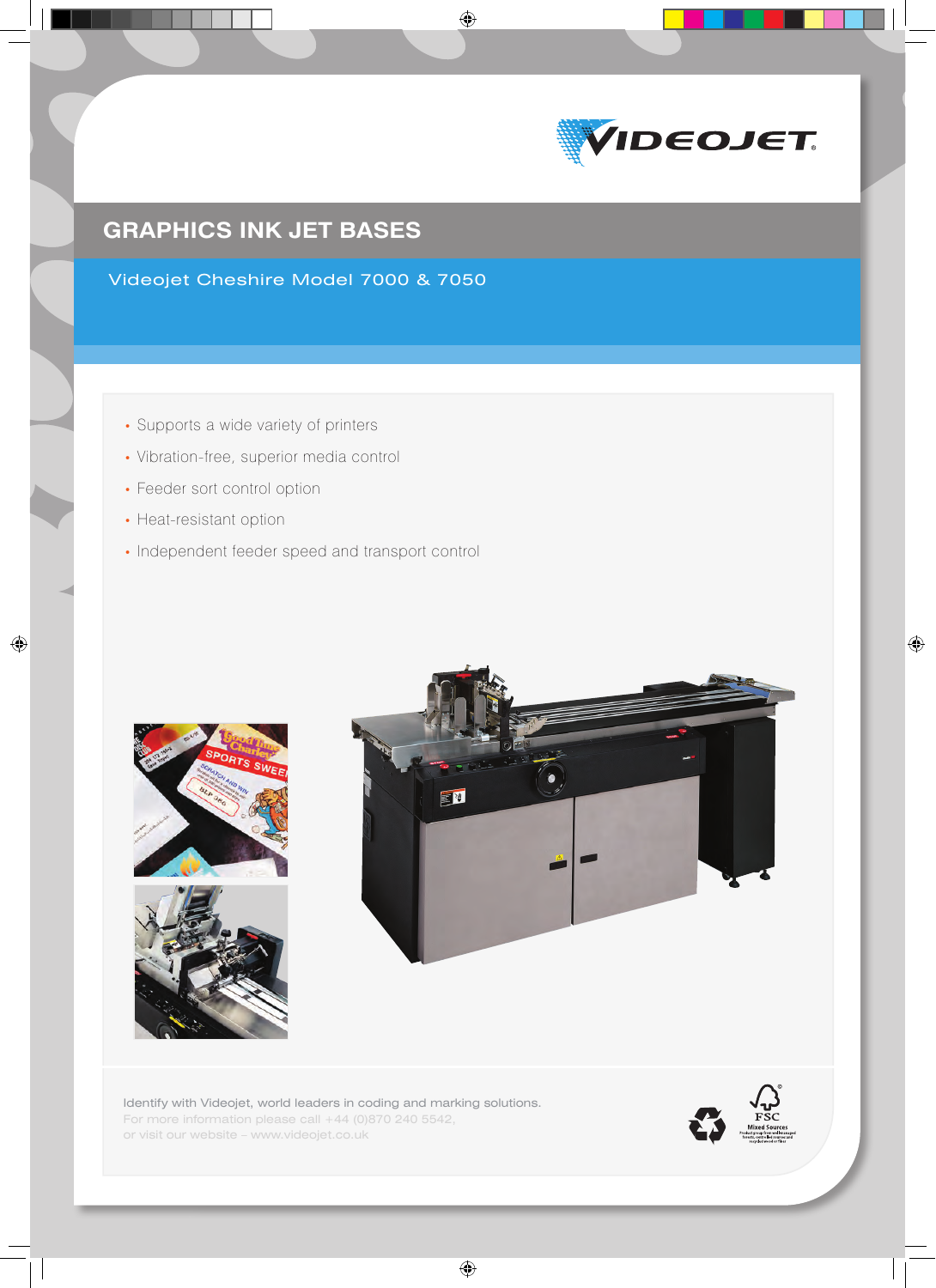#### Friction-fed Flexibility at Maximum Speed

Now you can process media that would otherwise jam a vacuum shuttle feeder, lightning fast with the Cheshire Model 7050 ink jet base! Incorporating the high performance feeder into the standard configuration, this system i a dedicated feeder and base that runs a vast assortment of media and sizes up to 100,000 pieces per hour.

## Superior Performance

The Cheshire Model 7000 and 7050 ink jet bases include performance-enhancing advances like independent feeder speed and transport controls, plus automatic space control to increase speed and maintain media gap with minimal effort. Quick setup takes only a few minutes for each media, enabling your operator to set up, modify and run jobs faster.



⊕

#### The Industry Standard with Wide Media Flexibility

The Cheshire Model 7000 base features an innovative vacuum shuttle feeder and reduces vibration – even at high speeds. This base can run a wide array of media sizes at speeds up to 45,000 pieces per hour when used with a high speed kit, or 30,000 pieces per hour with a standard Model 7000 ink jet base.

## Key Features of the HPF on Model 7000 Base:

- Additional friction feeding capability two feeders on one base
- Change friction to vacuum (or vacuum to friction) feeder in less than one hour
- One base maximum media range, expanded capabilities, small foot print.







#### High Performance Feeder Option for Model 7000 Ink Jet Base

The Cheshire High Performance Feeder (HPF) is a revolutionary friction feeder designed for applications designed that focus on media best fed by friction. Once installed on a new or existing Model 7000 ink jet base, the range of media that this base can master is dramatically

#### Heat-Resistant Option

 $\bigoplus$ 

The heat-resistant base accessory permits printing with water based inks at the highest possible speed. It incorporates a longer (additional 24 inches/61cm) transport, high temperature belts and a pedestal for dry mounting.

### Vibration Free, Superior Media Control

The Cheshire Model 7000 and 7050 ink jet bases are engineered to minimize vibration so that the highest possible print quality can be achieved. A shaft-mounted encoder ensures accurate image placement to complement your choice of printer. A centre vacuum belt and a variety of accessories to complement the media being printed ensure minimum skew, slip and variation.

#### Feeder Sort Control Option (Feeder Stop controlled by data file)

Expedite batch separation at the conveyor by using the Feeder Sort Control to create a visible gap between batches. These bases fully support Videojet RCM zip code and tray break options. Some competitive systems speed up the conveyor to achieve a gap. This can cause the media to shift, destroying the batch sequence. Accurate batches with minimum labour.

 $\bigoplus$ 

## Printer Flexibility – Current and Future

The Cheshire Model 7000 and 7050 ink jet bases offer a full range or versatile, reliable options. They interface easily with Videojet printpro, BX6000, Videojet 4320 and 4210 systems, as well as variety of other printing equipment.



Featuring either vacuum transport or friction feeder technology, the Cheshire 7000 and 7050 ink jet bases from Videojet process a variety of media types and sizes at exceptional speeds – efficiently and accurately with superior performance. The Cheshire 7000 and 7050 ink jet bases are both ideal for in-plant printers and commercial mailing operations looking for ways to add functionality, reduce costs and improve productivity.